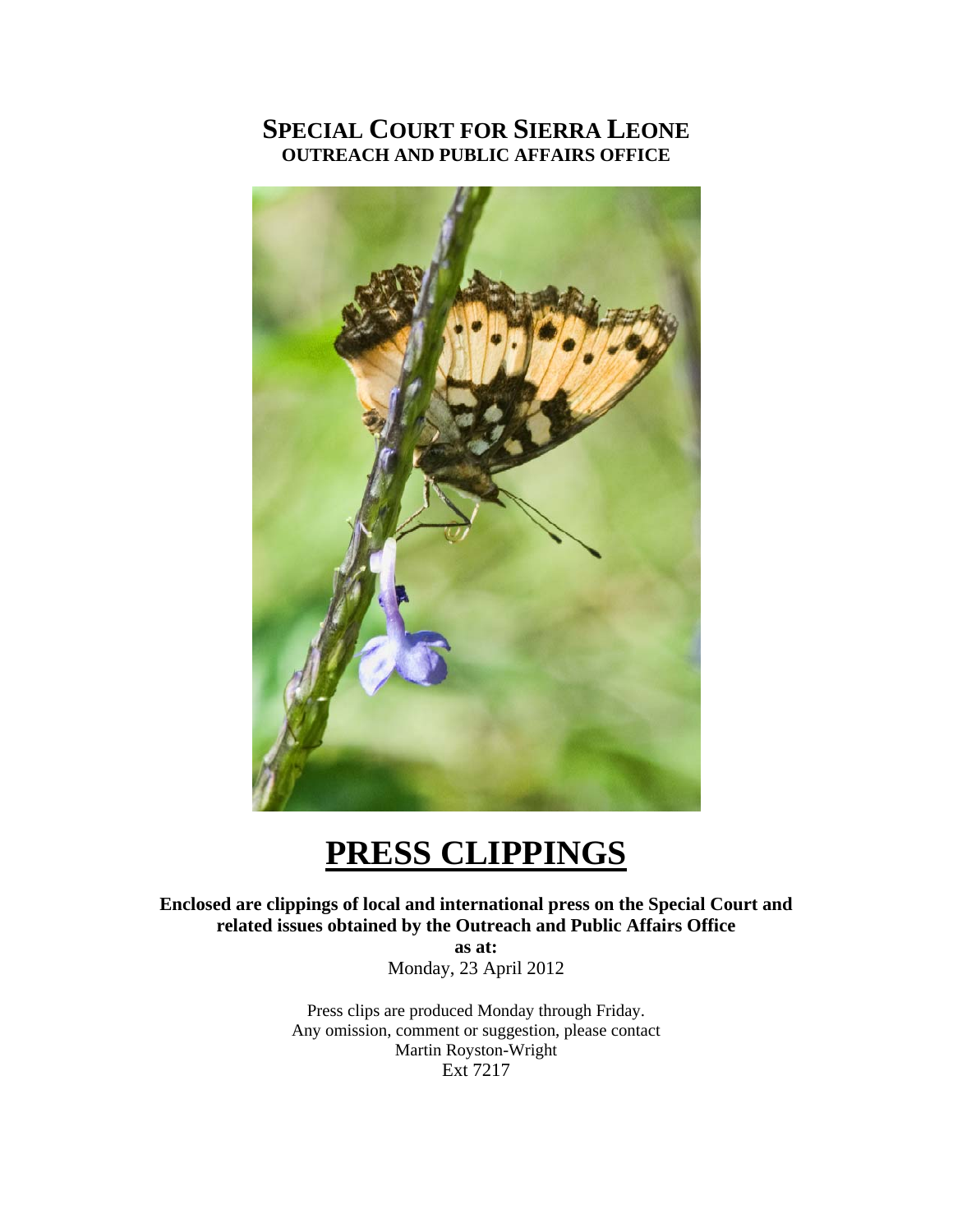| <b>Local News</b>                                                                               |             |
|-------------------------------------------------------------------------------------------------|-------------|
| Sierra Leone Ex-Child Soldier Wants Guilty Verdict/ Concord Times                               | Page 3      |
| Genocide Suspect Unwinkindi Sent For Trial in Rwanda / Standard Times                           | Page 4      |
| <b>International News</b>                                                                       |             |
| Charles Taylor Trial Verdict due April 26 / Open Society Justice                                | Page 5      |
| Taylor Verdict Takes Aim at Africa Big Man impunity / Reuters                                   | Pages 6-8   |
| Taylor's Family Confident of Thursday's Verdict / The New Dawn                                  | Page 9      |
| Charles Taylor Verdict This Week / Reuters                                                      | Pages 10-12 |
| Scars of war fade as Sierra Leone awaits fate of dictator 'who fuelled violence' / The Observer | Pages 13-14 |
| Charles Taylor Verdict Could Set Precedent on Conflict Resources / The Ecologist                | Pages 15-16 |
| War Crimes Verdict Expected for Former Liberia Leader / CNN                                     | Page 17     |
| Next Week You Need to Know About the Trial of Charles Taylor / Irish Times                      | Page 18     |
| Sierra Leone Ex-child Soldier Wants Guilty Verdict in Taylor Trial / Swit Salone                | Pages 19-21 |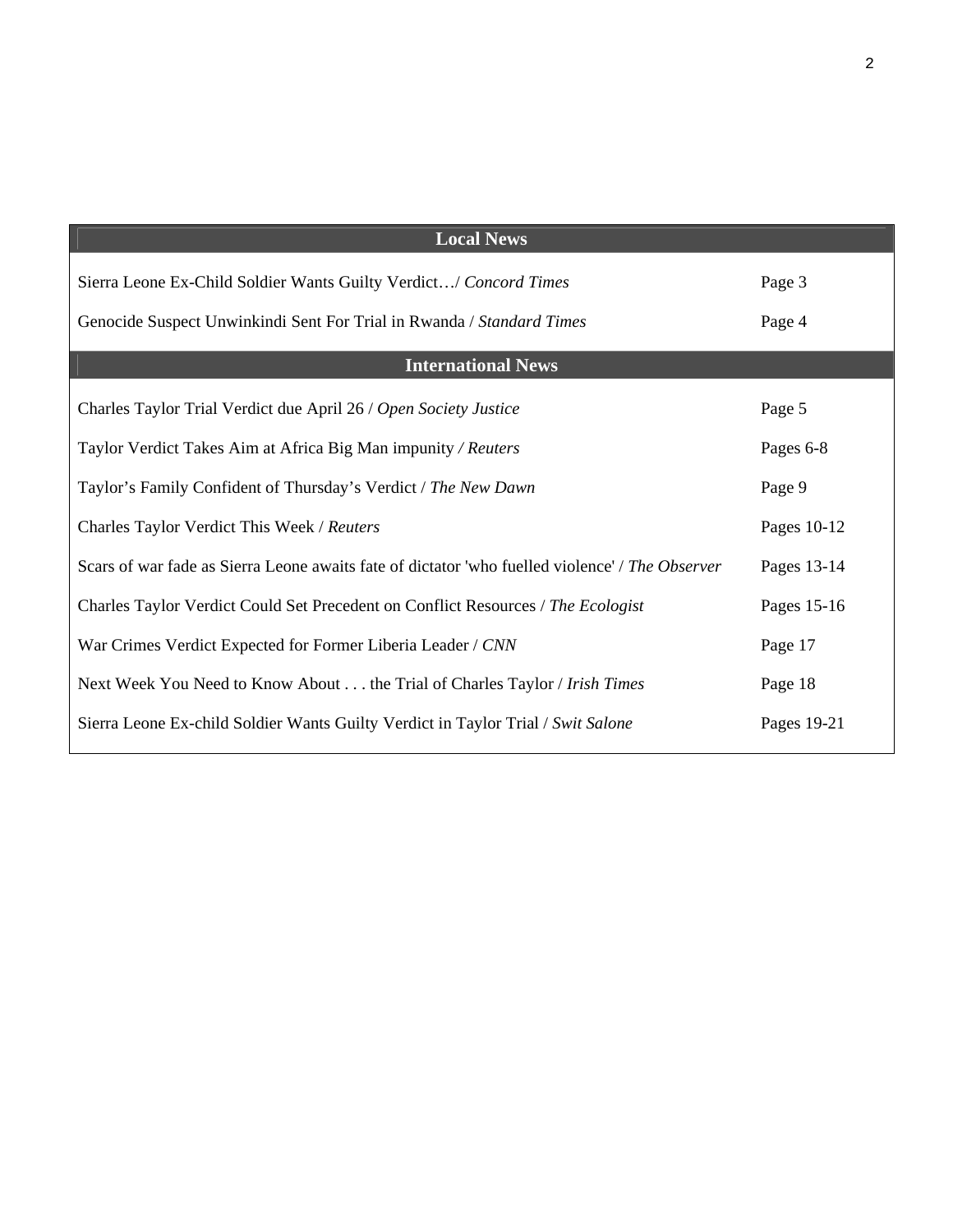## Sierra Leone ex-child soldier wants guilty verdict in Taylor to

s Sierra Leone and the rest of the world anxiously await the April 26 verdict of Charles Taylor's trial in The Hague, former child soldier and now UNICEF goodwill ambassador Ishmael Beah said a guilty verdict would be a great victory for peace and stability in West Africa. But Beah also adds that the true threat to peace is high youth unemployment.

"It will be a big blow to everyone in Sierra Leone and the rest of West Africa, if Charles Taylor is acquitted in The Hague," said Beah, author of the book 'A Long Way Gone; Memoirs of a Boy Soldier', at a public lecture at<br>Fourah Bay College, University of Sierra Leone.

"I was opposed to the idea of trying Taylor outside of West Africa," he said. "I would have wanted to see it done in here because trying Taylor in The Hague is like a dissociative justice; it is too far away from the people affected."

Beah added that most people are unaware of the ongoing trial. To have tried Taylor in West Africa would have given the true victims the opportunity to see justice served and it would have also served as a precedent to those people who want to use war as a means to gain power.

As one of West Africa's strongmen, it would have been good to have found Taylor guilty within the sub-region to have sent a message to all other powerful men who commit atrocities against their people - including recruiting child soldiers - and go with impunity.

Beah said as much as he feels Taylor is responsible, for the atrocities committed in Sierra Leone's war, he also puts the blame on the then political structure of the country.

"If I had to give blame for why the war started in Sierra Leone, I will put it on the poor political structure at the time," he noted, adding that people who were in the country that experienced the war and find themselves now in authority or governance should learn from the mistakes of the past and work hard not to repeat the ugly things that provoked the war.

He said the RUF, West Side Boys among others were all byproducts of a rotten political system in the country and that gave rise to massive



corruption. He said the war began in Sierra Leone largely because there were already so many disgruntled youth in the country to be co-opted. He expressed hope that the government and other stakeholders will take care of

the youth by meaningfully engaging them so as to divert their minds from trouble.

In Sierra Leone youth is defined as persons between the ages of 15-35 and

in 2004, they accounted for 35 percent of the national population. However, in most other countries, youths become adults after age 24. Sierra Leone redefined "youth" to account for the 10 years of educational discontinuity brought on by the war. According to 2008 data from the Ministry of Labour, the nation's youth unemployment is 46 percent. A number that many have argued puts the nation's peace process at risk.

"One of my fears is the large number of unemployed young people roaming the streets; more so as the country moves towards the November 2012 polls," he said.

This concern was also reechoed by Dr. Alfred Jarrett, Head of the Sociology and Social Work Department of Fourah Bay College, University of Sierra Leone.

"The rehabilitation and reintegration process of former child soldiers in Sierra Leone was an abysmal failure," said Dr. Jarrett.

Taylor is accused of crimes committed by rebels in Sierra Leone during the country's eleven years civil war. The war in Sierra Leone officially ended in January 2002, but throughout his trial, the former Liberian leader has maintained his innocence.

Credit: SWIT SALONEstory by Mustapha Dumbuya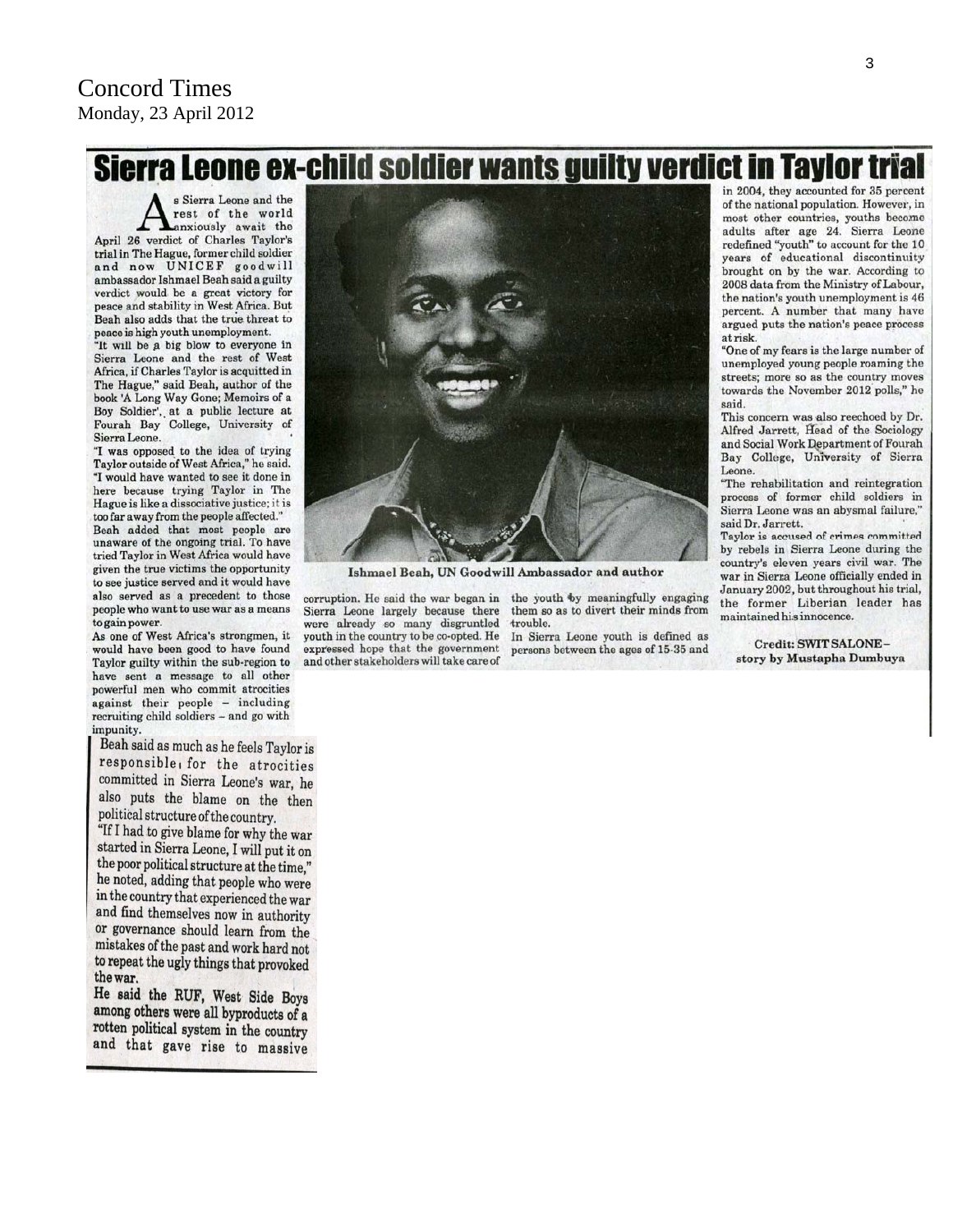Standard Times Monday, 23 April 2012



shortly after the 1994 genocide - is

due to wind up its work by the end

of 2014, by which time all cases

should have been transferred to

Mr Uwinkindi is accused of

The prosecution alleges that in

investigations after the genocide,

some 2,000 corpses were found

near the church in Kanzenze, just

being one of the main perpetrators

national jurisdictions.

of the genocide.

The Tanzanian-based UN tribunal trying Rwandan genocide suspects has for the first time sent a suspect back to Rwanda for trial.

His legal team had said Jean-Bosco Uwinkindi would not get a fair trial in Rwanda, where he was once a pastor.

He is accused of ordering the killing of ethnic Tutsis after they sought refuge in his church.

About 800,000 Tutsis and moderate Hutus were killed by Hutu militias in 100 days in the Rwandan genocide in 1994.

'Corpses near church'

The BBC's Prudent Nsenga in the Rwandan capital, Kigali, says Mr Uwinkindi was met at the airport by a delegation of Rwandan officials - including the country's prosecutor, who called his arrival a "landmark day for Rwandan justice".

On Tuesday, the former pastor lost his appeal against a transfer ruling by the International Criminal Tribunal for Rwanda  $(ICTR)$ .

The ICTR - set up in Arusha

outside Kigali, where he was

4

pastor. Mr Uwinkindi was indicted in 2001 and arrested last year when he entered Uganda from the Democratic Republic of Congo.

Until his arrest by Ugandan police, Mr Uwinkindi was one of the ICTR's 11 most-wanted suspects.

He has denied the genocide charges.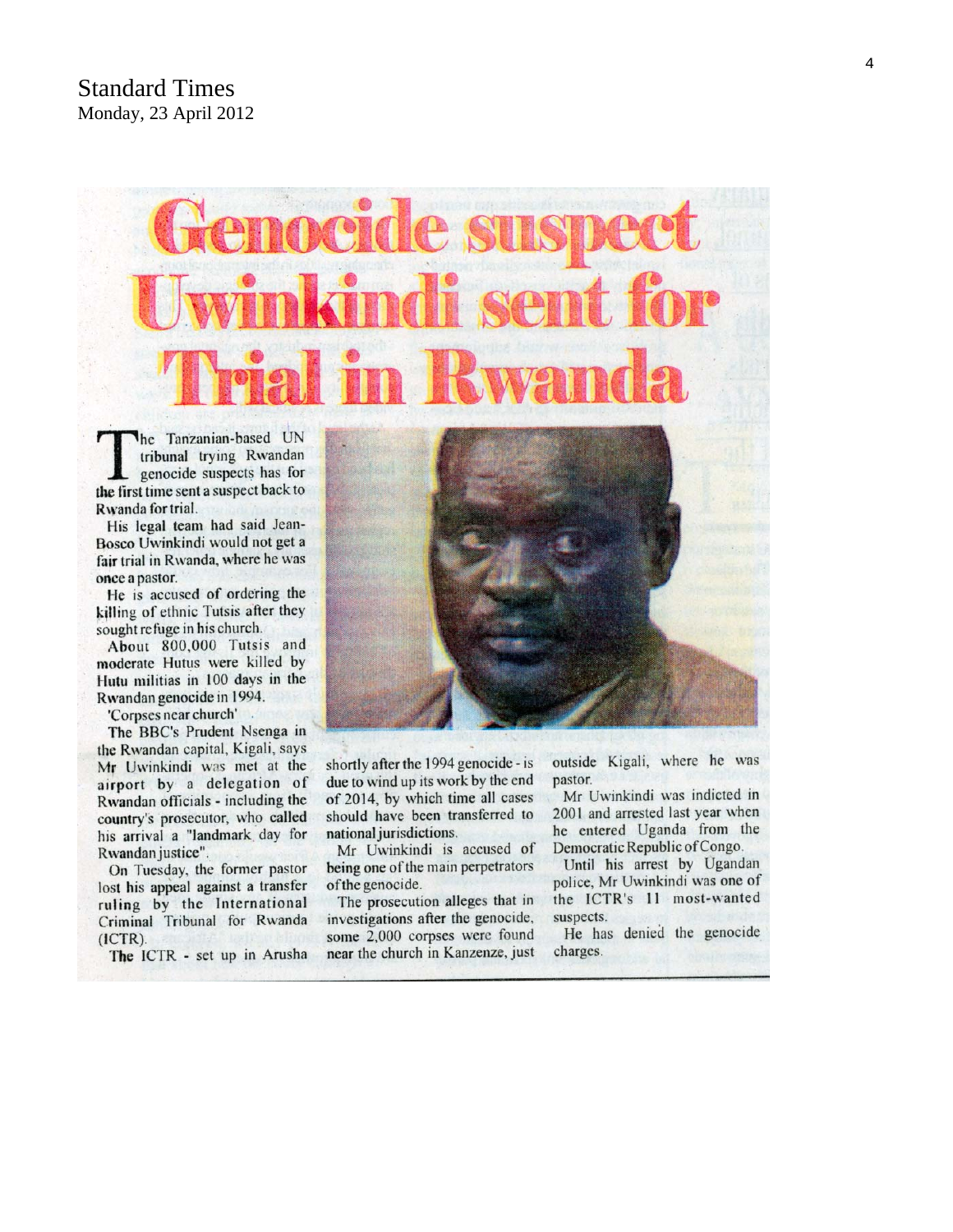#### **Charles Taylor Trial Verdict due April 26**

As the Special Court for Sierra Leone announces its verdict in the trial of Charles Taylor on Thursday, April 26, our Hague-based international court monitor Alpha Sesay will be tweeting live from the court (@sesayalpha). We have also produced a briefing for journalists and others, summarizing main events at the trial, which we have closely followed on our award-winning website www.charlestaylortrial.org. The Justice Initiative is also working with local human rights organizations in Sierra Leone and Liberia to bring independent reporting and analysis of Taylor trial judgment from The Hague to local communities.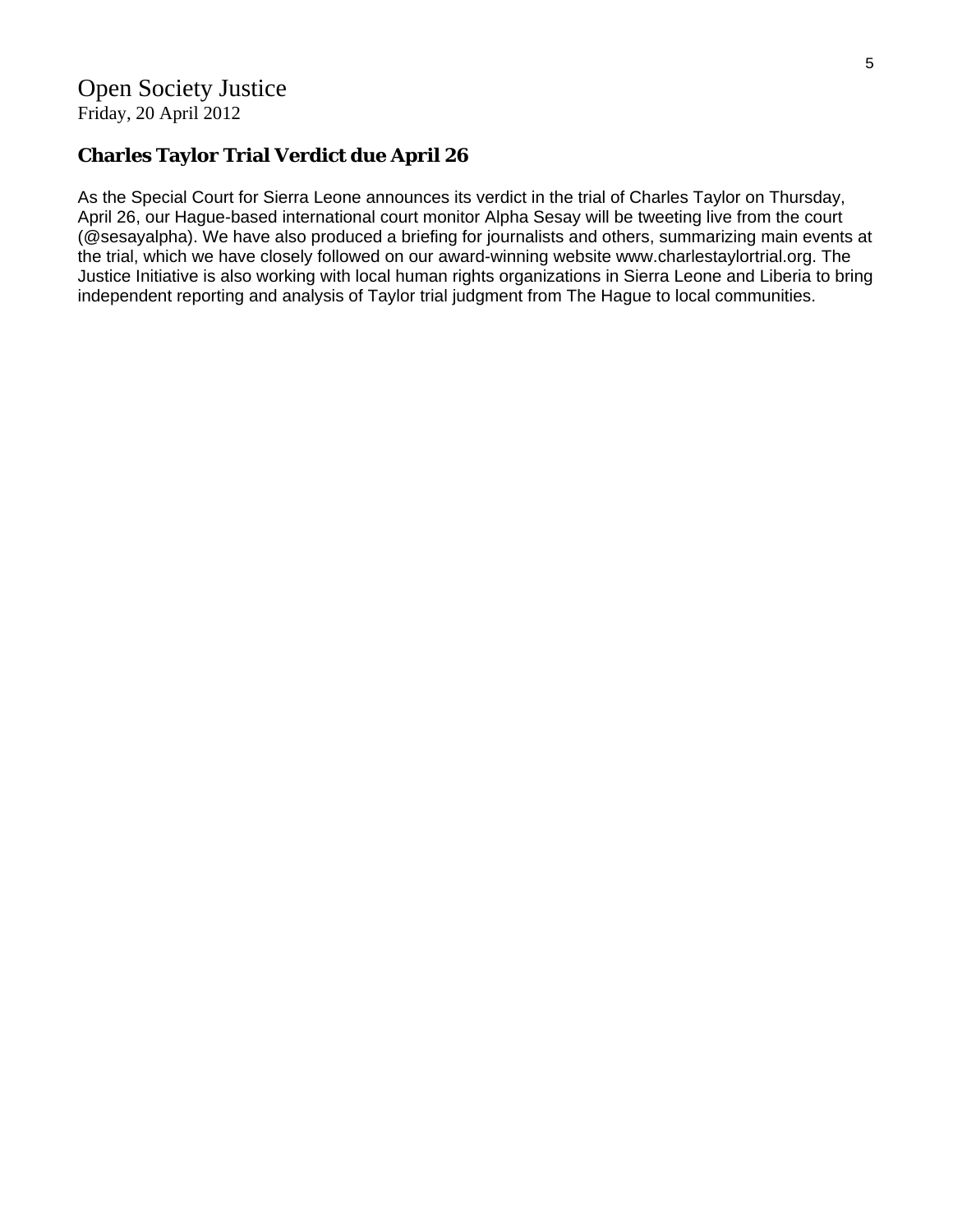Reuters Sunday, 22 April 2012

#### **Taylor verdict takes aim at Africa Big Man impunity**

Thomas Escritt and Simon Akam Reuters

Begging outside a supermarket in Sierra Leone's capital Freetown, Tamba Ngaujah has little doubt who was behind the Revolutionary United Front rebels who, 20 years ago, gave him "short sleeves".

"They put my arms on the sticks, took machetes, and cut them ... They only thing I can tell you about Charles Taylor: I heard from the RUF who amputated my hands that they were supported by Charles Taylor," 46-year-old Ngaujah said.

On Thursday, a special court in The Hague will give its verdict on just what level of responsibility former Liberian President Taylor had in these war atrocities. Taylor himself denies any responsibility.

In an 11-year conflict which by 2002 left over 50,000 dead and become a byword for gratuitous violence, "short sleeves" was the macabre tag used to distinguish amputations like Ngaujah's at the elbow from less drastic "long sleeve" cuts at the wrist.

Prosecutors allege Taylor, from his base in neighboring Liberia, directed and armed the Sierra Leonian rebels and so bears responsibility on 11 counts including murder, mutilation, rape, enslavement, and recruitment of child soldiers.

Whether Taylor is found guilty or not, the verdict will be the first in a court of this kind against a former head of state on serious violations of international law.

Yugoslav ex-leader Slobodan Milosevic died in 2006 before the judgment was due in the Yugoslavia war crimes tribunal, also in The Hague

In 2009, Sudan's President Omar Hassan al-Bashir became the first sitting head of state to be indicted by the International Criminal Court (ICC), which has ordered his arrest on charges of crimes against humanity, war crimes and genocide related to the conflict in Darfur. Bashir rejects the charges.

"The Sierra Leone conflict was brutal, and Charles Taylor was seen as a 'Big Man' in the region," said Elise Keppler, senior counsel at Human Rights Watch of the slowly dwindling club of those ruling with impunity in Africa.

"Regardless of the verdict, this will send a clear signal that people implicated in the worst crimes will face justice no matter how important or powerful they are," she said.

#### **'STRANGE TO US'**

Since Taylor's indictment in 2003, the Special Court for Sierra Leone - a so-called "hybrid" court staffed by both international and Sierra Leonian personnel - has produced testimony ranging from the horrific to the titillating.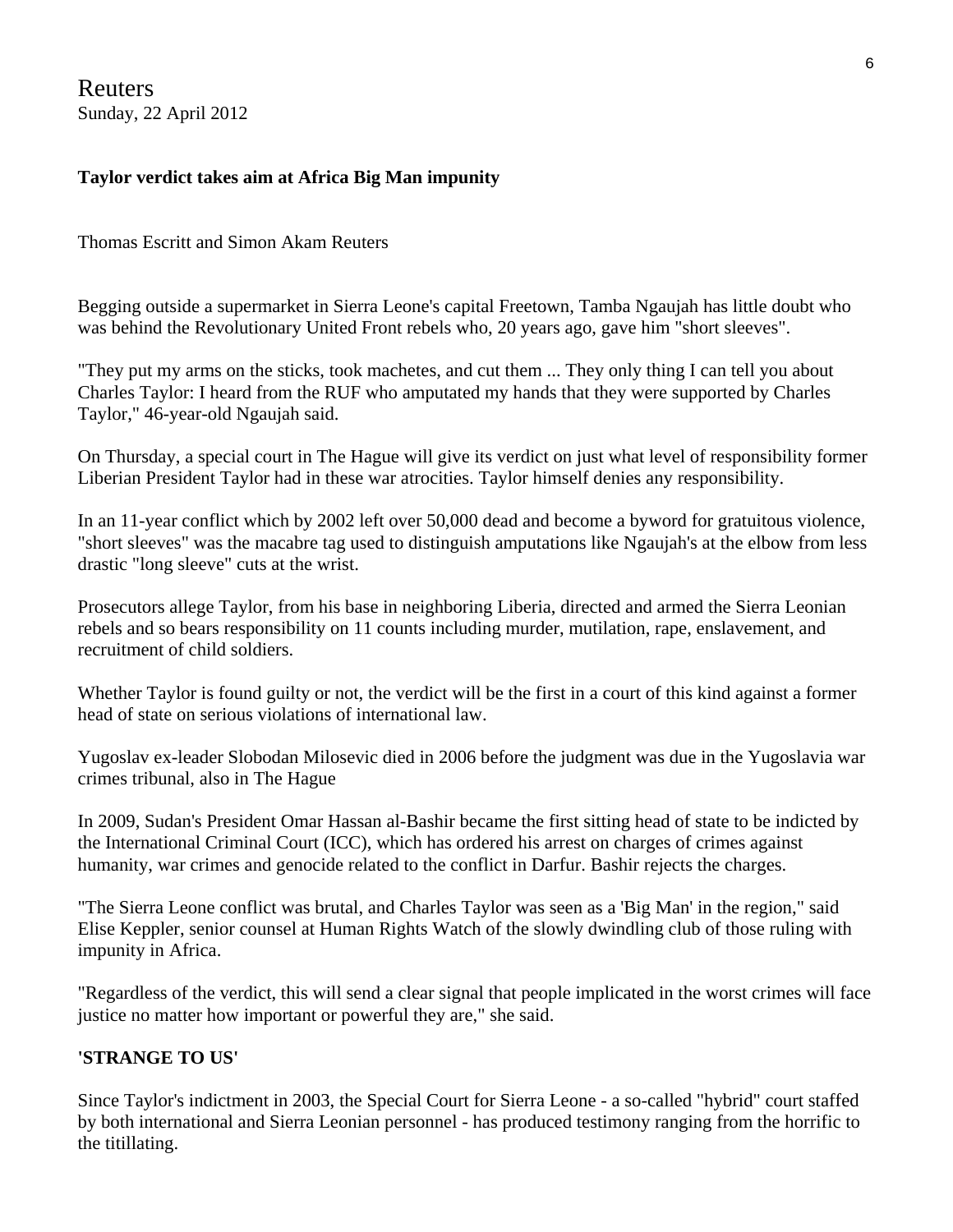As prosecutors sought to link Taylor to the locally-mined "blood diamonds" which helped fuel the war, the court heard the bafflement of supermodel Naomi Campbell at the uncut diamonds - or "dirty little pebbles" in her words - delivered during the night to her hotel room after a 1997 charity dinner with Taylor.

It also featured victims of amputation who displayed remains of mutilated limbs, and graphic accounts of massacres, torture and cannibalism as the prosecution called 91 witnesses whose accounts are included in almost 50,000 pages of transcripts.

Typical is the description by one such witness of the mutilation and execution of his brother by rebels.

"They cut off all his 10 fingers," Patrick Sheriff said. "They put them in (a) cup, then they shot him."

Another witness described fighters betting on the sex of a pregnant woman's child. According to the prosecution: "The rebels shot the woman dead, opened her belly, took out the baby... The baby cried and then died."

For prosecutors, the challenge is to show a link between Taylor and such crimes. Much depends on the evidence of seven radio operators who allegedly kept him in touch with rebel groups. Taylor does not deny atrocities, but does deny any role.

"We did hear of certain actions that were going on in Sierra Leone that ... were a little strange to us, because these things were not happening in Liberia," he said at the trial.

#### **MENACE TO STABILITY**

Former Special Court of Sierra Leone lawyer Sareta Ashraph argued that even if a link between Taylor and RUF rebels is demonstrated, it would be harder to show he had a clear planning or command role in the late-1990s period covered by the court.

"It difficult to see the motivation for putting himself in charge of the RUF," said Ashraph, who is writing a history of the Sierra Leone war.

"He was already president of Liberia, was making money off them and would have realized the best the RUF were going to do is force the government into a stalemate."

Rebels and government signed a 1999 peace deal but fighting continued for nearly three years until the RUF was defeated with military help from ex-colonial power Britain and U.N. forces.

While Taylor, 64, was deemed enough of a menace to West Africa's stability that his trial was moved to The Hague after his March 2006 arrest during exile in Nigeria, his present-day influence is harder to define.

The region is still plagued by mercenaries like those who created havoc two decades ago. But militant Islamists such as Nigeria's Boko Haram or al Qaeda agents in the Sahel zone are now the bigger threat, alongside the growing narcotics trade.

Nonetheless, acquittal for Taylor would be an uncomfortable prospect for Liberian President Ellen Johnson-Sirleaf who became his arch-enemy after withdrawing support for him early in the Liberian civil war of the 1990s that brought him to power.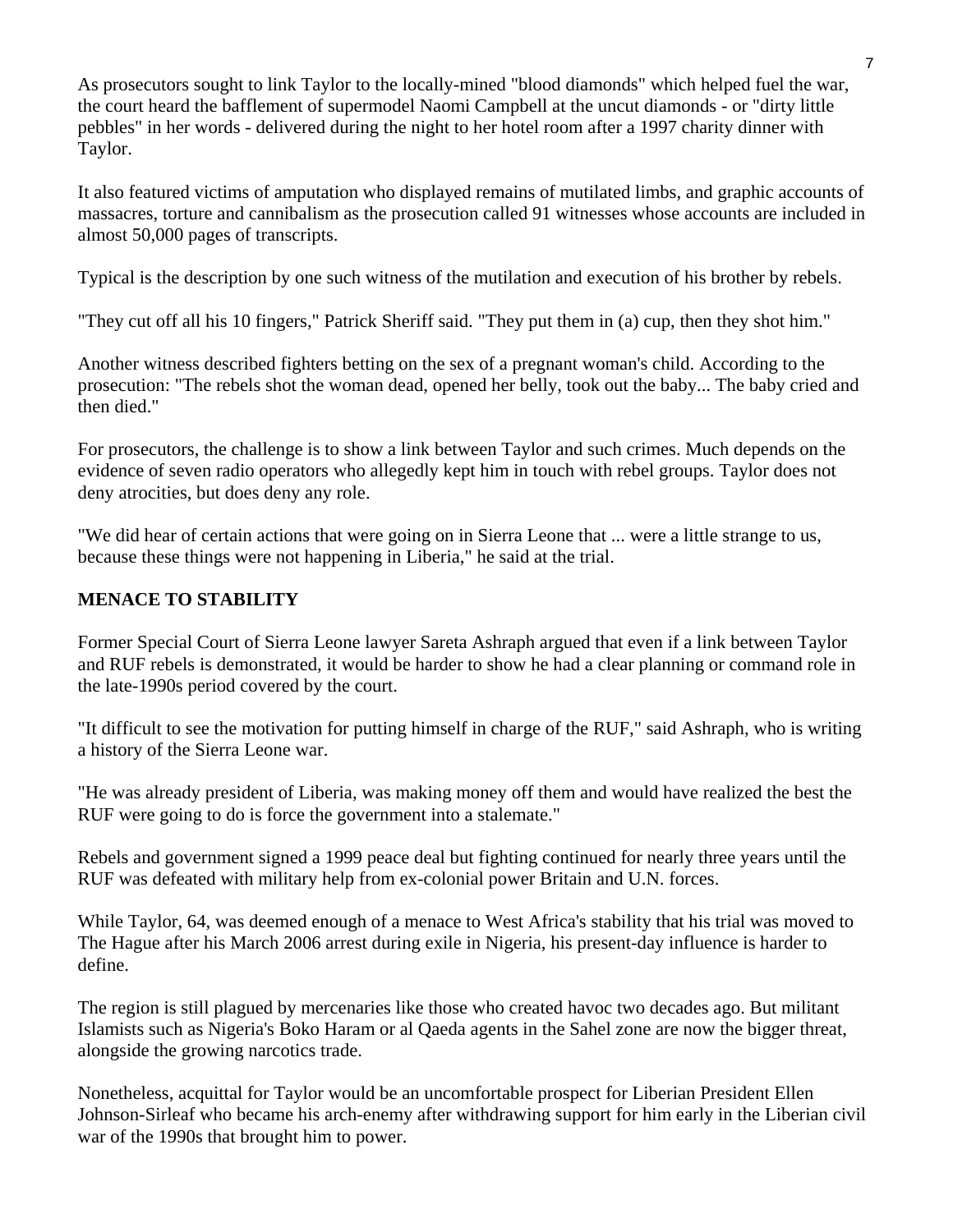"I never speak about Charles Taylor," Johnson-Sirleaf told Reuters during her successful re-election campaign last year. Yet while he is abhorred by many of Liberians, Taylor remains a local hero and symbol of national pride for some.

"The best president I have seen in my time is Charles Ghankay Taylor. He is better than Ellen Johnson-Sirleaf," 40-year-old farmer Karhn Dayplay told Reuters.

"Taylor must come back here to rule this nation. We are waiting for him," said the resident of Karnplay, one of the Nimba County towns from which Taylor launched his 1989 rebellion to unseat the then President Samuel Doe.

#### **OLD ENEMIES**

A man used to giving orders, Taylor has wanted to be closely involved in shaping his defense, taking the witness stand for seven months with confident, forthright performances.

As he awaits the verdict, he has immersed himself in study of the Jewish faith to which he converted before arriving in The Hague. He has regular visits from a rabbi and does not receive his lawyers on the Sabbath.

His library - now put in storage - had occupied an entire room at the seaside detention facilities used by the tribunal and the International Criminal Court, where he is said to maintain cordial relations with old enemy Laurent Gbagbo, the former Ivory Coast leader transferred there last year to face charges of crimes against humanity.

His defense team reports that he is reading "Strategic Vision," the latest book by former U.S. National Security Adviser Zbigniew Brzezinski, and that Taylor followed last year's upheavals in North Africa with avid interest.

He has benefited from the company of other African detainees including Congolese warlord Thomas Lubanga Dyilo to go through legal briefs and cook home favorites together - one domestic option he may lack in the British maximum security prison due to house him if found guilty.

While some Africans see the long list of countrymen due to be tried in The Hague as evidence of bias in the international legal system, others see the Taylor verdict as one step towards breaking down the impunity many of its biggest criminals enjoy.

Liberia itself has made little progress in prosecuting those responsible for crimes in its war, while abuses committed by northern rebels who backed Ivorian President Alassane Ouattara in last year's conflict have yet to be fully investigated.

"This is part of a global process of increasing accountability for the worst crimes," said HRW's Keppler. "In the world of justice versus impunity, justice is still young."

(Additional reporting by Alphonso Toweh and Clair MacDougall in Liberia; Mark John and Richard Valdmanis in Dakar; Writing by Mark John and Thomas Escritt; Editing by Philippa Fletcher)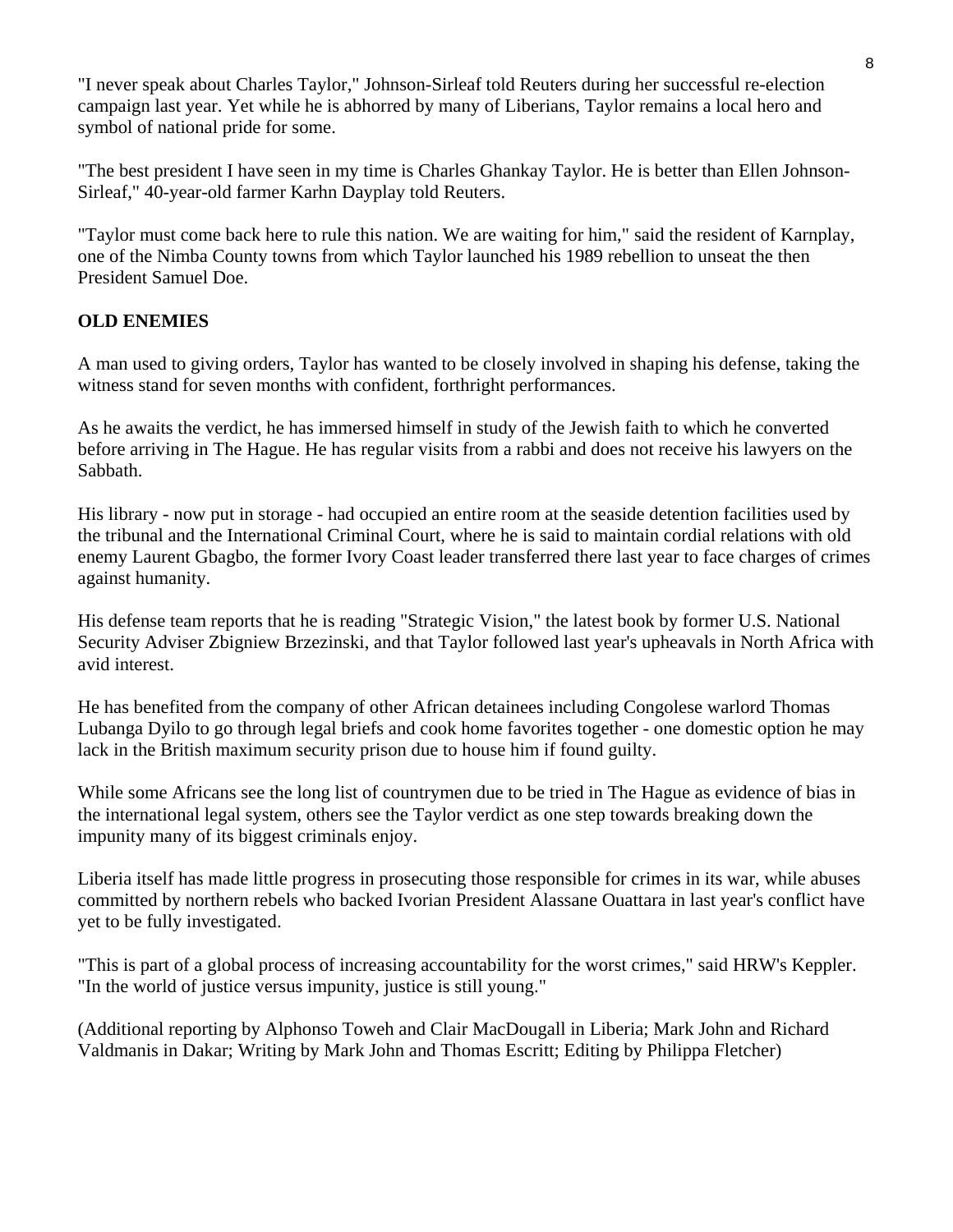Monday, 23 April 2012

#### **Taylor's Family Confident of Thursday's verdict**

The family members and friends of former Liberian President Charles Taylor say they are optimistic about the pending ruling in 6-year war crimes trial, just days before Judges of the United Nations backed Special Court for Sierra Leone Special are due to hand down the verdict on April 26.-The West African Democracy Radio reports.

"The family and all of our supporters are confident that if it is about transparent justice and due process of law, if those processes/procedures are followed then Mr. Taylor will be a free man," Taylor's family spokesman Liberian Senator Sando Johnson told West Africa Democracy Radio (WADR) in an interview at the weekend.

Taylor, who has been on trial since April 3, 2006, is being charged with 11 counts of war crimes and crimes against humanity for allegedly fuelling the war in neighboring Sierra Leone and supplying arms to the defunct Revolutionary United Front (RUF) rebels in exchange for diamonds.

But the former Liberian leader has since denied all of the charges. Johnson, who is a nephew of the former Liberian leader, told WADR that a delegation of family members and friends of former Liberian President Charles Taylor are traveling to The Hague to witness the event.

"We are confident based on the manner in which the defense team headed by Courteney Griffiths demonstrated their talents," Johnson said.

The Liberian Senator adding that Taylor's wife has told the family after talking to him on the phone from his prison a few days ago, "that Mr. Taylor is in good health, Mr. Taylor is willing to accept the result and Mr. Taylor is not worried."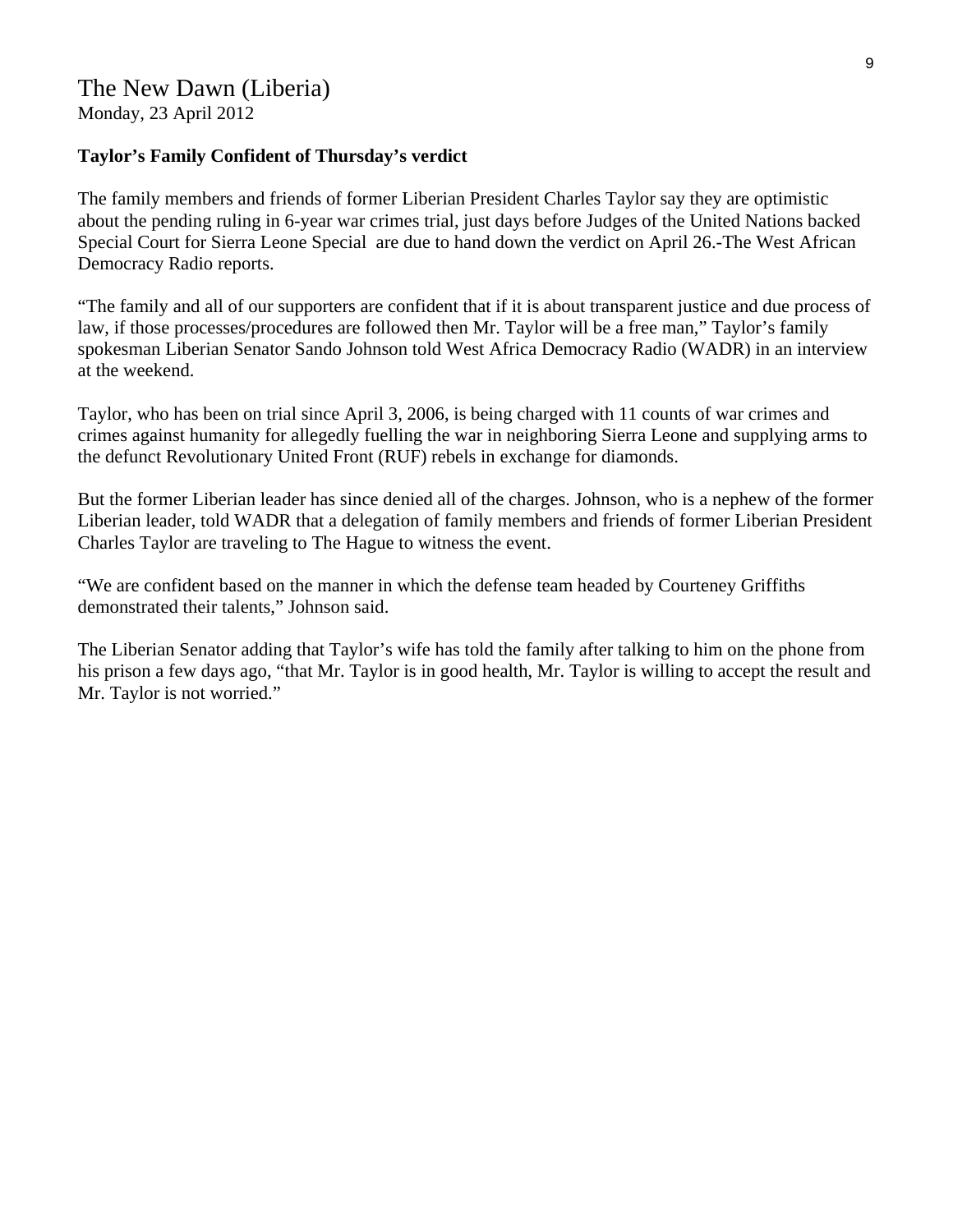Reuters Monday, 23 April 2012

#### **Charles Taylor verdict this week**



Former Liberian President Charles Taylor is seen at the U.N.-backed Special Court for Sierra Leone in Leidschendam, the Netherlands. Picture: Reuters/Vincent Jannink

Freetown - Begging outside a supermarket in Sierra Leone's capital Freetown, Tamba Ngaujah has little doubt who was behind the Revolutionary United Front rebels who, 20 years ago, gave him "short sleeves".

"They put my arms on the sticks, took machetes, and cut them ... They only thing I can tell you about Charles Taylor: I heard from the RUF who amputated my hands that they were supported by Charles Taylor," 46-year-old Ngaujah said.

On Thursday, a special court in The Hague will give its verdict on just what level of responsibility former Liberian President Taylor had in these war atrocities. Taylor himself denies any responsibility.

In an 11-year conflict which by 2002 left over 50 000 dead and become a byword for gratuitous violence, "short sleeves" was the macabre tag used to distinguish amputations like Ngaujah's at the elbow from less drastic "long sleeve" cuts at the wrist.

Prosecutors allege Taylor, from his base in neighbouring Liberia, directed and armed the Sierra Leonian rebels and so bears responsibility on 11 counts including murder, mutilation, rape, enslavement, and recruitment of child soldiers.

Whether Taylor is found guilty or not, the verdict will be the first in a court of this kind against a former head of state on serious violations of international law.

Yugoslav ex-leader Slobodan Milosevic died in 2006 before the judgment was due in the Yugoslavia war crimes tribunal, also in The Hague.

In 2009, Sudan's President Omar Hassan al-Bashir became the first sitting head of state to be indicted by the International Criminal Court (ICC), which has ordered his arrest on charges of crimes against humanity, war crimes and genocide related to the conflict in Darfur. Bashir rejects the charges.

"The Sierra Leone conflict was brutal, and Charles Taylor was seen as a 'Big Man' in the region," said Elise Keppler, senior counsel at Human Rights Watch of the slowly dwindling club of those ruling with impunity in Africa.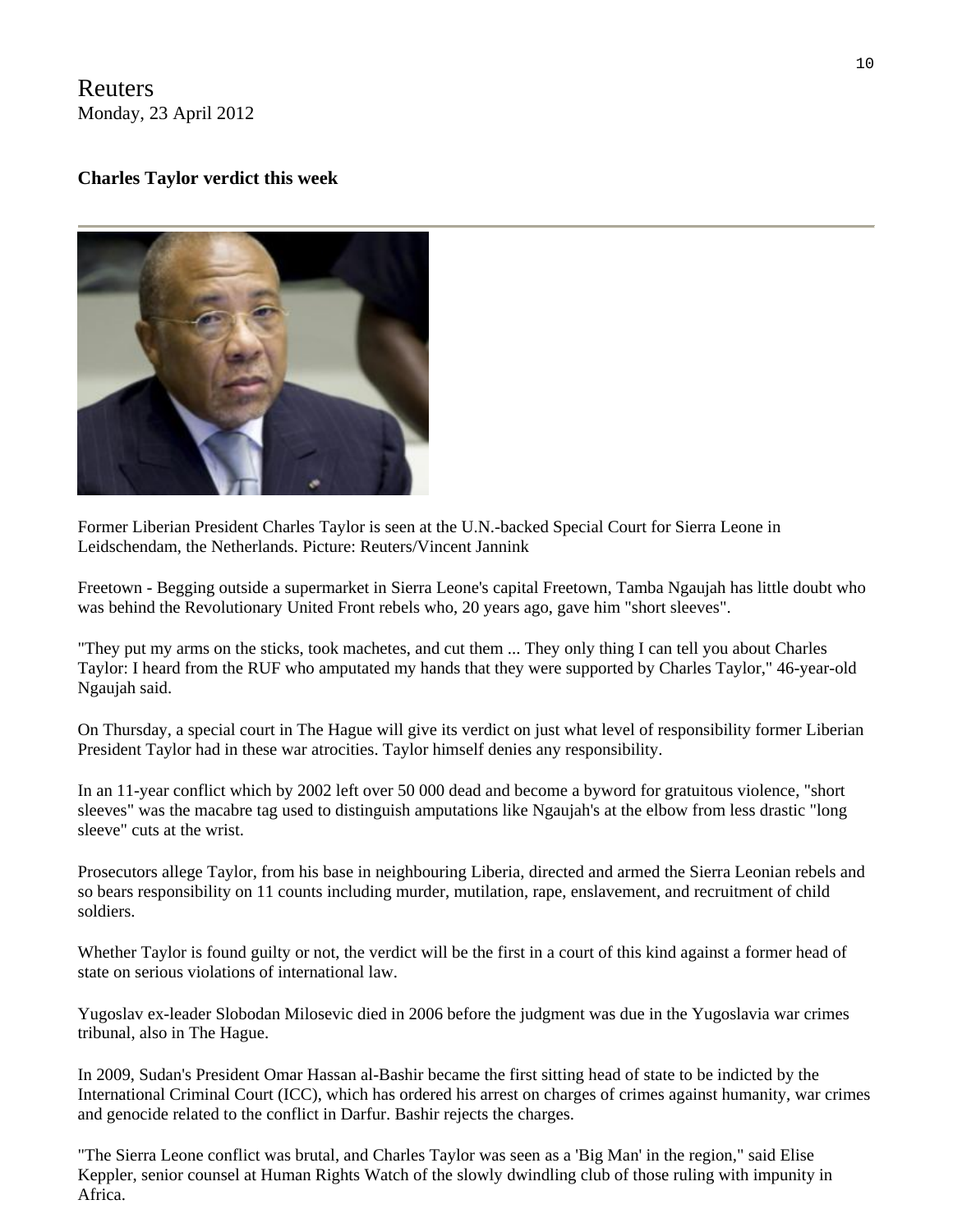"Regardless of the verdict, this will send a clear signal that people implicated in the worst crimes will face justice no matter how important or powerful they are," she said.

Since Taylor's indictment in 2003, the Special Court for Sierra Leone - a so-called "hybrid" court staffed by both international and Sierra Leonian personnel - has produced testimony ranging from the horrific to the titillating.

As prosecutors sought to link Taylor to the locally-mined "blood diamonds" which helped fuel the war, the court heard the bafflement of supermodel Naomi Campbell at the uncut diamonds - or "dirty little pebbles" in her words delivered during the night to her hotel room after a 1997 charity dinner with Taylor.

It also featured victims of amputation who displayed remains of mutilated limbs, and graphic accounts of massacres, torture and cannibalism as the prosecution called 91 witnesses whose accounts are included in almost 50 000 pages of transcripts.

Typical is the description by one such witness of the mutilation and execution of his brother by rebels.

"They cut off all his 10 fingers," Patrick Sheriff said. "They put them in (a) cup, then they shot him."

Another witness described fighters betting on the sex of a pregnant woman's child. According to the prosecution: "The rebels shot the woman dead, opened her belly, took out the baby... The baby cried and then died."

For prosecutors, the challenge is to show a link between Taylor and such crimes. Much depends on the evidence of seven radio operators who allegedly kept him in touch with rebel groups. Taylor does not deny atrocities, but does deny any role.

"We did hear of certain actions that were going on in Sierra Leone that ... were a little strange to us, because these things were not happening in Liberia," he said at the trial.

Former Special Court of Sierra Leone lawyer Sareta Ashraph argued that even if a link between Taylor and RUF rebels is demonstrated, it would be harder to show he had a clear planning or command role in the late-1990s period covered by the court.

"It difficult to see the motivation for putting himself in charge of the RUF," said Ashraph, who is writing a history of the Sierra Leone war.

"He was already president of Liberia, was making money off them and would have realised the best the RUF were going to do is force the government into a stalemate."

Rebels and government signed a 1999 peace deal but fighting continued for nearly three years until the RUF was defeated with military help from ex-colonial power Britain and UN forces.

While Taylor, 64, was deemed enough of a menace to West Africa's stability that his trial was moved to The Hague after his March 2006 arrest during exile in Nigeria, his present-day influence is harder to define.

The region is still plagued by mercenaries like those who created havoc two decades ago. But militant Islamists such as Nigeria's Boko Haram or al-Qaeda agents in the Sahel zone are now the bigger threat, alongside the growing narcotics trade.

Nonetheless, acquittal for Taylor would be an uncomfortable prospect for Liberian President Ellen Johnson-Sirleaf who became his arch-enemy after withdrawing support for him early in the Liberian civil war of the 1990s that brought him to power.

"I never speak about Charles Taylor," Johnson-Sirleaf said during her successful re-election campaign last year. Yet while he is abhorred by many of Liberians, Taylor remains a local hero and symbol of national pride for some.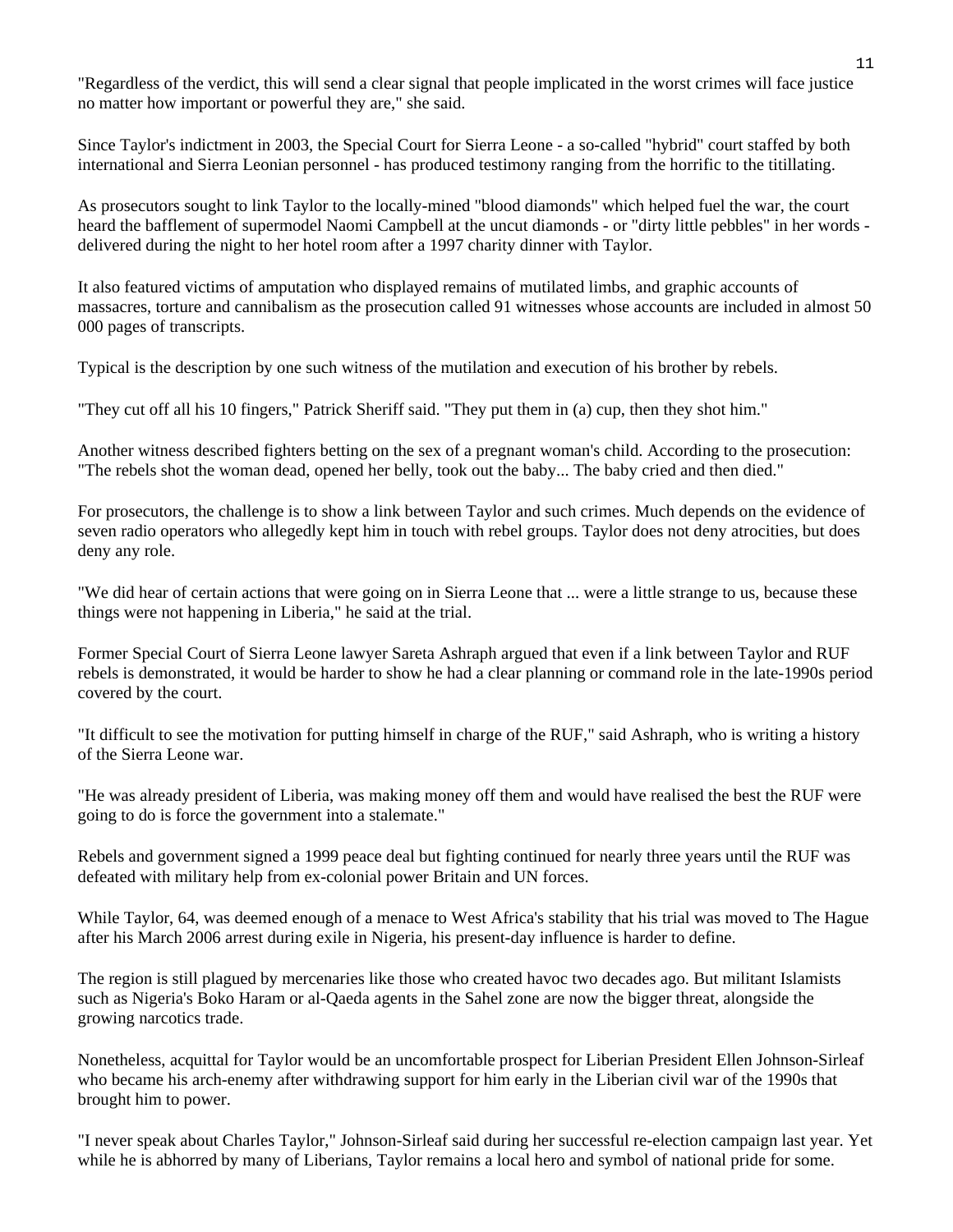"The best president I have seen in my time is Charles Ghankay Taylor. He is better than Ellen Johnson-Sirleaf," 40-year-old farmer Karhn Dayplay said.

"Taylor must come back here to rule this nation. We are waiting for him," said the resident of Karnplay, one of the Nimba County towns from which Taylor launched his 1989 rebellion to unseat the then President Samuel Doe.

A man used to giving orders, Taylor has wanted to be closely involved in shaping his defence, taking the witness stand for seven months with confident, forthright performances.

As he awaits the verdict, he has immersed himself in study of the Jewish faith to which he converted before arriving in The Hague. He has regular visits from a rabbi and does not receive his lawyers on the Sabbath.

His library - now put in storage - had occupied an entire room at the seaside detention facilities used by the tribunal and the International Criminal Court, where he is said to maintain cordial relations with old enemy Laurent Gbagbo, the former Ivory Coast leader transferred there last year to face charges of crimes against humanity.

His defence team reports that he is reading "Strategic Vision", the latest book by former US National Security Adviser Zbigniew Brzezinski, and that Taylor followed last year's upheavals in North Africa with avid interest.

He has benefited from the company of other African detainees including Congolese warlord Thomas Lubanga Dyilo to go through legal briefs and cook home favourites together - one domestic option he may lack in the British maximum security prison due to house him if found guilty.

While some Africans see the long list of countrymen due to be tried in The Hague as evidence of bias in the international legal system, others see the Taylor verdict as one step towards breaking down the impunity many of its biggest criminals enjoy.

Liberia itself has made little progress in prosecuting those responsible for crimes in its war, while abuses committed by northern rebels who backed Ivorian President Alassane Ouattara in last year's conflict have yet to be fully investigated.

"This is part of a global process of increasing accountability for the worst crimes," said HRW's Keppler. "In the world of justice versus impunity, justice is still young." - Reuters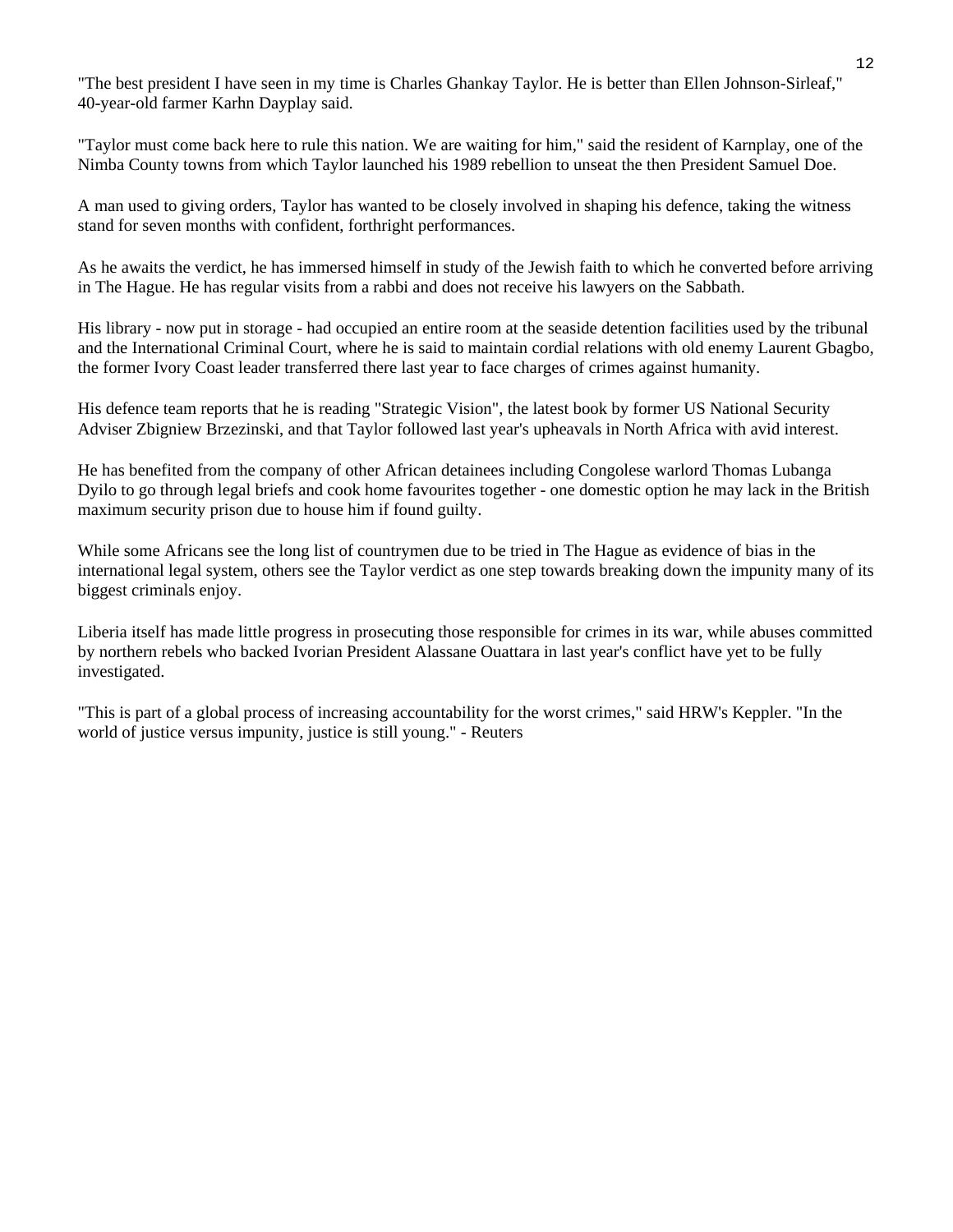#### **Scars of war fade as Sierra Leone awaits fate of dictator 'who fuelled violence'**

A decade after the conflict ended, the war crimes trial of Charles Taylor is a sideshow in a country focused on peace

Until recently, the carcass of a military helicopter stood on a concrete apron at Cockerill Barracks in Freetown. The helicopter was a Hind, a Soviet gunship of the type that fought the mujahideen in 1980s Afghanistan, a machine whose twin bubble canopies are, in a smaller world, as archetypal an example of 20th-century design as the Anglepoise lamp.

The engines and rotors were gone, but inside the cockpits tickertape labels were still fastened to the instrument panels, glossing the Cyrillic rubrics into English for the benefit of the anglophone mercenaries who flew the machine during Sierra Leone's civil war. "Guns … rocket burst," the tickertape read.

The Hind is gone now. The mechanics of its departure are uncertain. Servicemen at the barracks say the Israeli businessmen who cannibalised it for parts removed it. But the fact of its disappearance from Sierra Leone's military headquarters is significant. It is one of many examples of the relics of war fading away in the small west African state.

On Thursday, the verdict will be announced in The Hague in the trial of Charles Taylor. Though formerly president of Liberia, Taylor is accused of war crimes in neighbouring Sierra Leone. In the 1990s, the former British possession on the elbow of west Africa experienced one of Africa's most brutal civil wars. The 11-year conflict left 50,000 dead.

The UN-backed special court for Sierra Leone will probably convict Taylor, although the extent of his direct engagement in Sierra Leone is a matter for debate. In Sierra Leone, it is now also 10 years since the end of the civil war, a development that came about in large part due to the deployment of British troops. A decade on, peace has held, but the state of the nation is a complicated matter.

Ibrahim Ben Kargbo, Sierra Leone's minister of information, says his government is keenly awaiting the verdict in the Taylor trial. "Our position is very clear. Charles Taylor was one of the people who put in place the structures that led to civil war in this country," he said. "The worry here is that we really don't want a replica of another Charles Taylor in the west African sub-region, not in the near future."

Others have different views. In court, Taylor is accused of abetting and even directing the Revolutionary United Front during Sierra Leone's civil war, a rebel group that gained notoriety for extreme violence, in particular the amputation of the limbs of civilians.

After the war, the RUF metamorphosed from guerrilla group to political party, the RUFP, which is today a rump unit in Sierra Leonean politics. However, the leader of the RUFP, Eldred Collins, remains one of the last public links with the wartime grouping that Taylor is accused of aiding.

"The war in Sierra Leone was not Charles Taylor's war. The war in Sierra Leone was purely a Sierra Leonean war," Collins, dressed in a crisp pink shirt, said in his party's headquarters in eastern Freetown. "My personal perspective is that people should think twice about making the decision that the war in Sierra Leone was fuelled by Taylor."

More tempered than the views of Collins, who was formerly the spokesman of the RUF, are the opinions of the erstwhile rank and file of the war. Many ex-combatants now drive the motorbike taxis known in Sierra Leone as "okadas". Last Tuesday evening a group of okada riders gathered under a makeshift shelter on Spur Loop in western Freetown. "Charles Taylor, he's a person like me," said Mohamed Fofana, 38, a former member of Kamajor wartime civil defence militia, which fought against the RUF. "He was in-between, he good and he bad."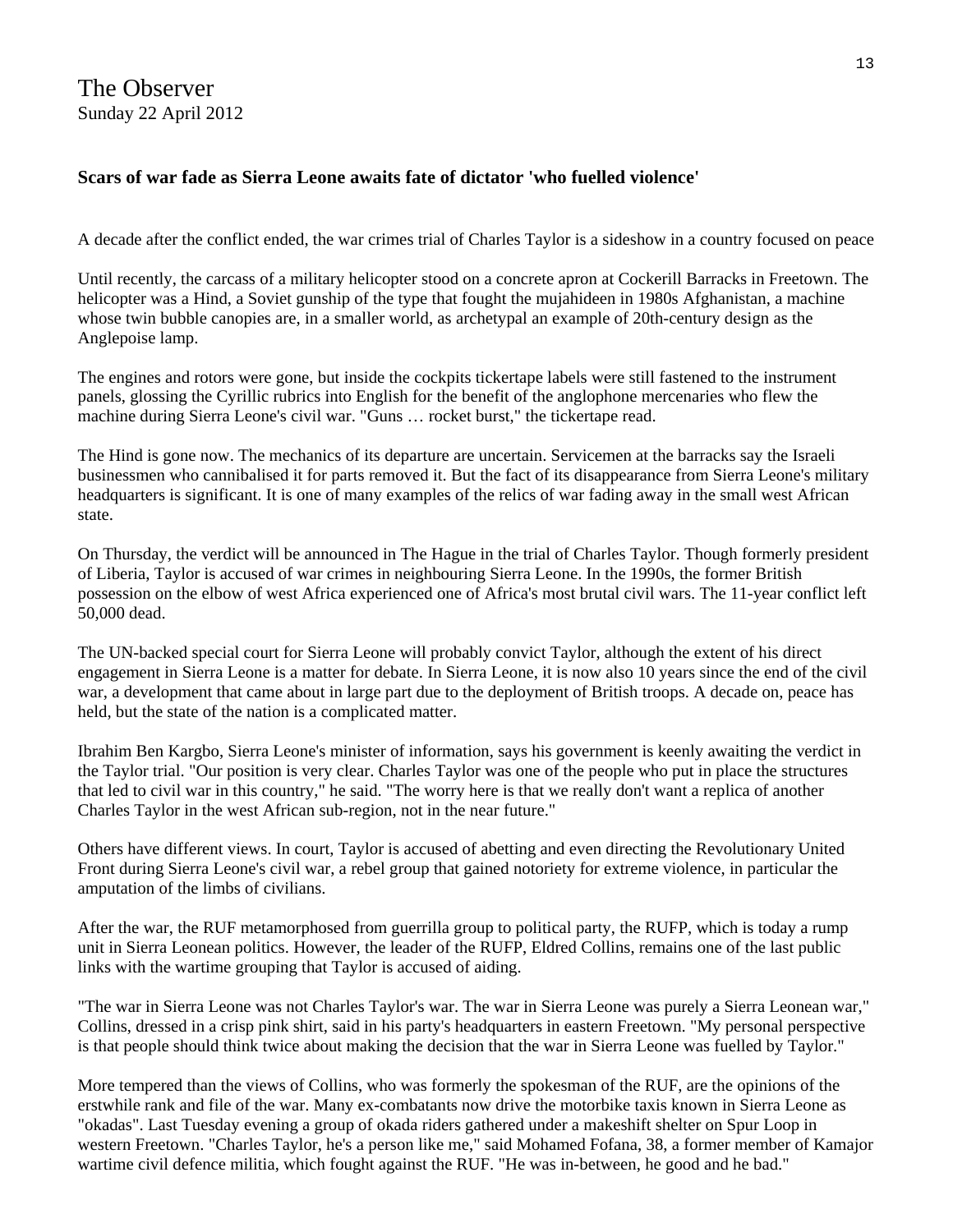On the other side of the country from Freetown, Kono district in eastern Sierra Leone was the wartime source of Sierra Leone's notorious "blood diamonds". In the town of Koidu, small-time diamond dealer Abdul Karim Daboh resents Charles Taylor in particular for the disruption of his education. "For me, he's the one that destroyed our life," said the 37-year-old, carrying a few small gemstones in a scrap of folded paper. "At that particular time, he destroyed our future. We never attended school again. It was our last attendance."

The truth, though, is that, while the mention of Charles Taylor stirs strong emotions in some quarters, for many Sierra Leoneans the war and the trial are now in the past. People are concerned by the forthcoming presidential election and by the mechanics of staying alive in what remains one of the world's poorest countries. The fact that, unlike the earlier special court prosecutions, the Taylor trial has taken place in The Hague rather than Freetown has also distanced it from public consciousness.

"The war is finished. Everybody in Sierra Leone is doing their own business," said Harold Sesay, 50, who works as a quarantine officer at Lungi airport, which serves Freetown. "Charles Taylor business is not our business now. All that we are after is development. We want our country to develop."

After a fashion, the country is booming. The IMF predicts that the country will experience economic growth of 34.9% this year. The cause is iron ore, and two British companies are behind the development. London Mining is redeveloping an abandoned mine at Lunsar, while African Mineral's larger project focuses on a find at Tonkolili, which the company claims is the world's largest deposit of magnetite.

The iron ore projects will create at most a few tens of thousands of jobs – not enough to relieve the endemic unemployment in a country of six million. However, revenue from royalties and taxation could transform the fortunes of the Sierra Leonean state. At present, the budget of the entire country is little over a paltry \$500m (£310m).

Yet there is controversy attached to the iron ore bonanza, too. Neither London Mining nor African Minerals concession agreements conformed to a new mining act Sierra Leone introduced in 2009. London Mining's agreement has since been renegotiated. That of African Minerals has not.

Last week, too, a pay dispute at African Minerals escalated into rioting in the town of Bumbuna in central Sierra Leone. The incident was not the first example of tension between local people and mining companies. The disproportionate response by the police – who recently purchased \$4.5m of weaponry, including grenade launchers and heavy machine guns – shows that, while the war is receding into the past, human life is still not always highly valued in Sierra Leone.

On Thursday, after two days of rioting, the fibrous remains of burned tyres lay in the unpaved streets of Bumbuna, along with the remnants of improvised roadblocks. Local people showed spent ammunition casings – 9mm pistol shells and larger rifle rounds – to prove what had taken place, and reported indiscriminate shooting by the security forces. One woman was killed and at least six people were injured. On Thursday night, the injured were at the regional hospital in Makeni, an hour's drive from Bumbuna. There was no light in the wards; nurses said there was no fuel for the generator.

"African Minerals, I think they have to do something," said 26-year-old Sheku Daramy, who had taken a police bullet in the foot. "They should take care of their workers."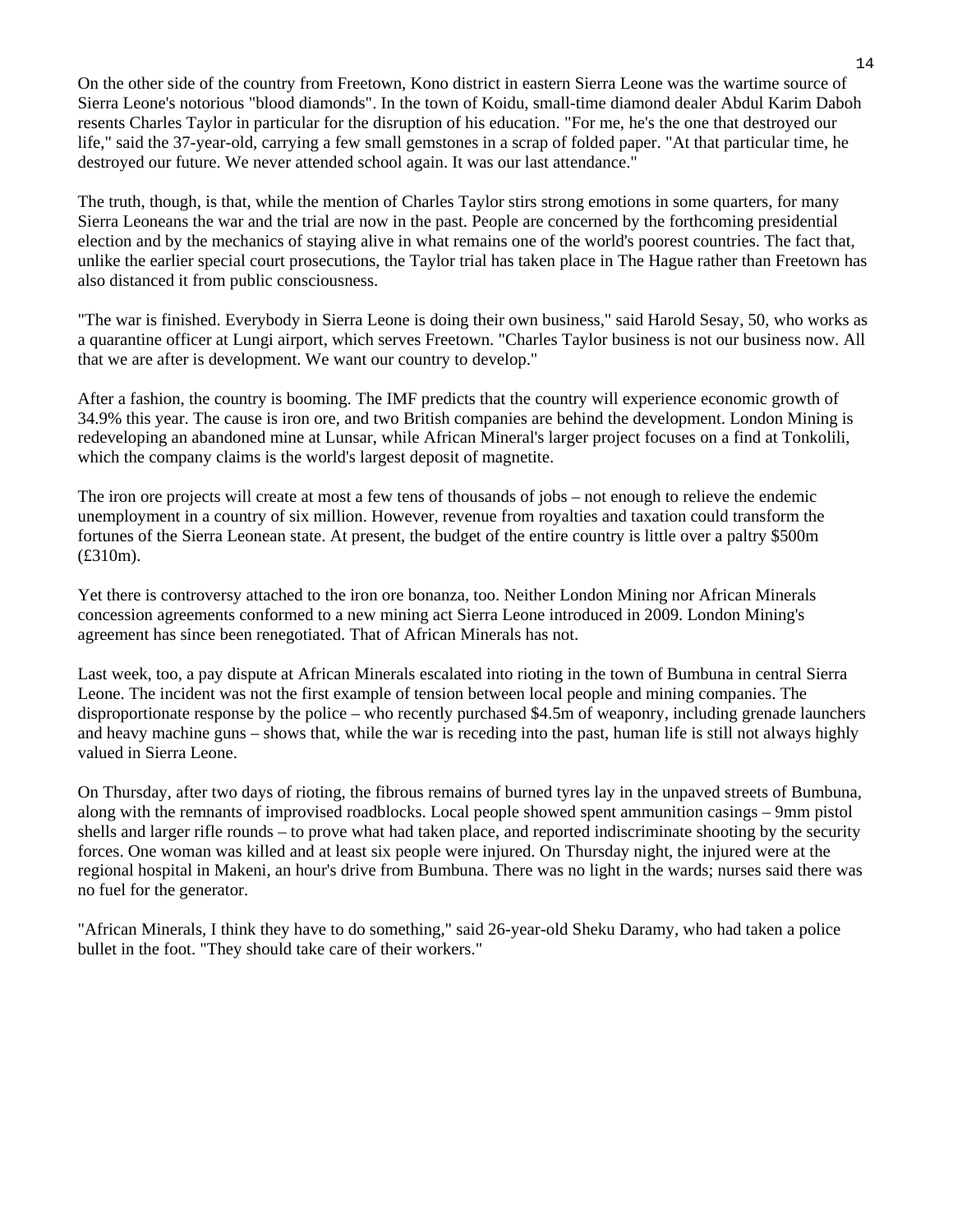#### **Charles Taylor verdict could set precedent on conflict resources**

The trial of the ex-Liberian President - accused of purchasing arms with funds from the illegal timber and diamond trade - could lead to a wave of prosecutions using the 'pillage' theory

The verdict in the trial of former Liberian President Charles Taylor, due on the 26th April, could set a significant precedent in attempts to prosecute individuals or corporations that trade in conflict natural resources. Taylor is being tried on 11 counts, the last of which is pillage, or conflict-related theft, prohibited in international humanitarian law in the 1949 Geneva Convention.

Funds from the illegal trade in diamonds and timber, used to purchase arms, were crucial to fuelling the conflict in Liberia, which left 200,000 dead and 2 million displaced. Andie Lambe, campaign leader for Global Witness's international justice team, told the Ecologist: 'Pillage is the least well known and the least utilised aspect of international crimes used by prosecutors. While it's not a new tool, more people need to understand what it means. It's a very important avenue for redress but the first case to use it successfully will be significant.'

Ken Hurwitz, senior anti-corruption legal officer at the Open Society's Justice Initiative, said: 'Jurisprudence is quite volatile at the moment, there are lots of cases going in different directions. The question really boils down to "If I'm buying timber from [former Liberian President] Charles Taylor, and I am therefore giving him money that he uses to arm and equip troops to commit human rights violations, do I share his intent to commit those violations, or is my intent to make money, and does that make a difference?"'.

Patrick Alley, of Global Witness, said that to date, efforts to hold corporations accountable have all but failed: 'Wars from Liberia, to Sierra Leone or Angola all had a natural resource element to them and the exploitation of natural resources helped perpetuate the conflicts. Companies were knowingly doing business in these areas and trading in these resources. Unless this is dealt with, these companies essentially have impunity. They make a profit then leave the country, and the communities have the job of paying for it and picking up the pieces,' he says.

Global Witness and other civil society groups pursued the French subsidiary of Danish timber giant DLH through the courts for buying timber from Liberian companies that supported Taylor's regime. They argued that DLH was guilty of 'recel', the French crime of profiting from goods obtained illegally. 'We had to try and search jurisdictions to see where a case could be brought. We ended up trying a Danish company in France, all of which is illustrative of the fact that it is not easy. It's an ongoing process and it's taken years. The bottom line is that there never was any prosecution. Now those companies are marketing themselves as super responsible, with FSC certification and the like. Yet, years ago, they were involved in this dirty trade,' said Alley.

According to the United Nations, at least 18 violent conflicts in the last two decades have been fuelled by the exploitation of natural resources including timber, diamonds, gold, minerals, oil, land and water. In 2001, the UN General Assembly declared that the 6th November would henceforth be the 'International Day for Preventing the Exploitation of the Environment in War and Armed Conflict'.

But if the environment has historically been the 'unpublicised victim of war', lawyers and activists are now focusing their attention on a new legal tool to curb the conflict resources trade by prosecuting the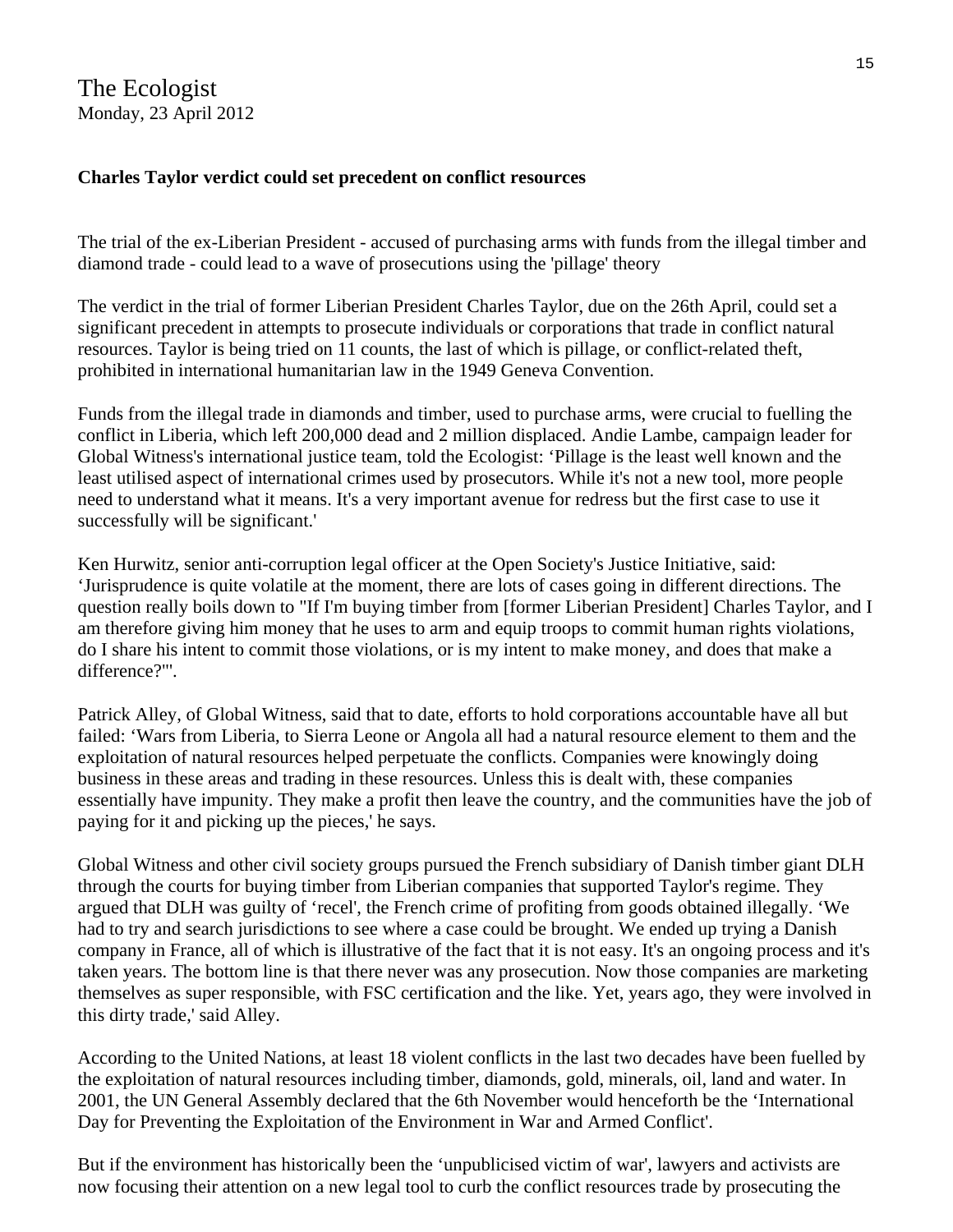corporations that are profiting from it. A major report, Corporate War Crimes: Prosecuting the Pillage of Natural Resources, by Professor James Stewart, launched at a conference on the same subject in the Hague last year, laid out a blueprint of jurisprudence to hold companies to account for their role in fuelling armed conflict.

Under the 'pillage theory', there is no requirement of intent to commit the violations that the resources allow to be committed, but rather, 'an intent to purchase commodities or other assets from somebody who you know doesn't have legal title to them and in the context of an armed conflict,' said Hurwitz. 'Although none of these cases are simple, we think this is a somewhat more direct and logical, and evidentially easier burden to satisfy on behalf of the prosecutor.'

As to why pillage theory itself was never really looked at before, Hurwitz says that in the context in which those situations initially arose, the post World War two cases were different enough from anything people were looking at contemporaneously. 'Nobody really looked but the jurisprudence wasn't really considered particularly on point to the situations human rights activist were focusing on. Then in the DRC [Democratic Republic of Congo] in particular, people were using the word pillage to refer to what was happening economically to the country but everyone was using it as a metaphor - nobody was using it as a technical legal term. Lawyers are sometimes very literal, so the thought was, well, what actually is the crime of pillage? So we looked and found this notion of receiving stolen goods as a type of pillage which seems to have common currency within the jurisprudence, certainly after the World War two period.'

While it is too early to gauge whether the 'pillage theory' will penetrate into mainstream prosecutorial culture, Hurwitz says the launch of the report last year led to discussions with a number of authorities in 'six or so' jurisdictions and he is aware of two or three places where the theory is being pursued actively. 'We are in an unfortunate situation with the global economy. Prosecutorial agencies are having budget cutbacks meaning there are disincentives for a prosecutor to pursue a new and risky approach to litigation taking on what are probably politically controversial and deep pocketed defendants.'

Even so, 'the UN peacekeeping missions in [Liberia and the DRC] cost of hundreds of millions,' according to Patrick Alley. 'If it had been impossible to launder those natural resources onto the market, it is hard to quantify how much but the impact would have been far less. I would argue that in a sense the international community is subsidising business operation in conflict zones.'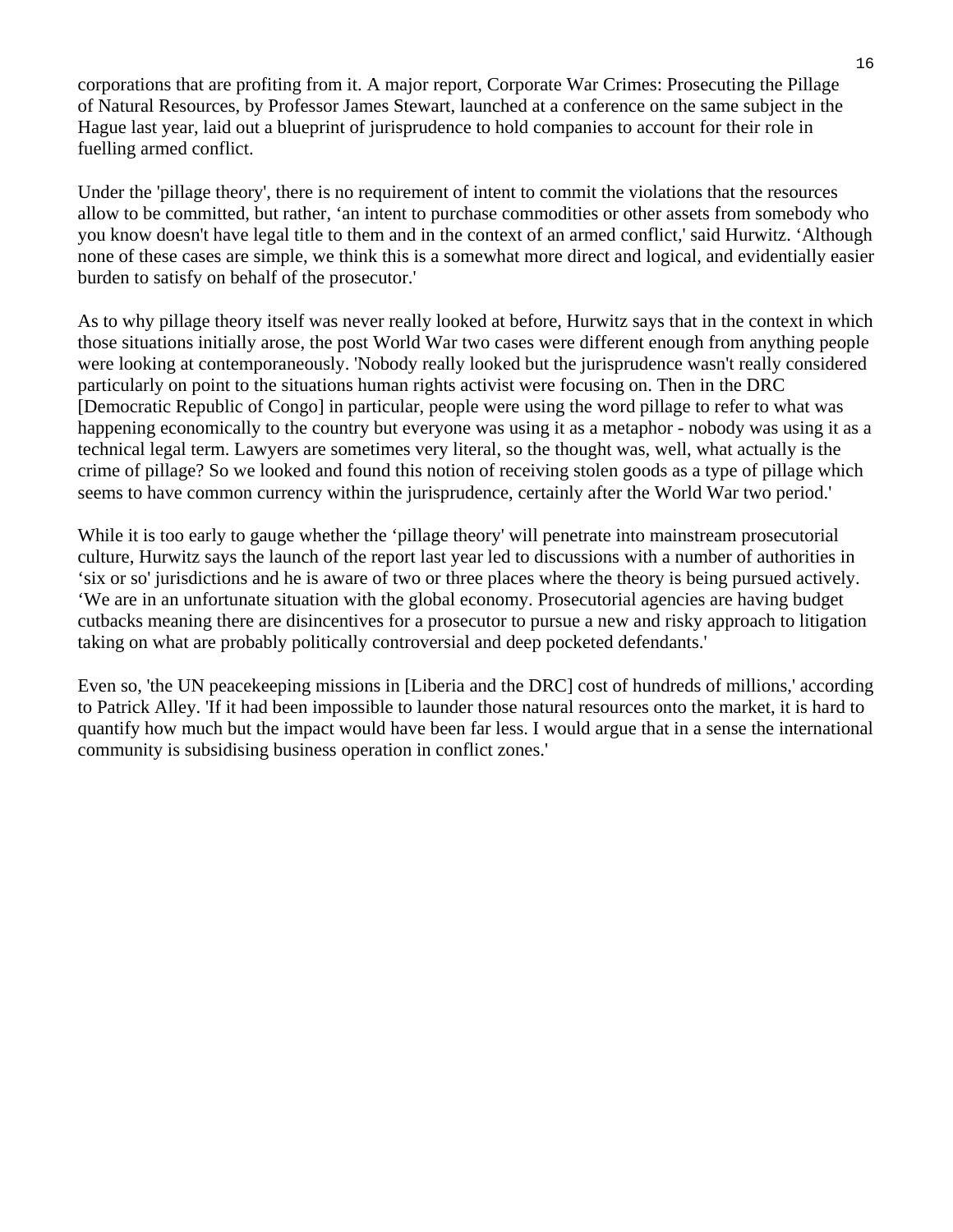#### **War crimes verdict expected for former Liberia leader**

The first African ruler to appear before an international war crimes tribunal is expected to hear a verdict in his trial on Thursday.

Charles Taylor, who was president of Liberia from 1997 to 2003, is accused of arming rebels and fueling a bloody civil war that led to widespread murder, rape and mutilation in Liberia and neighboring Sierra Leone. He has pleaded not guilty to charges, including five counts of crimes against humanity and five counts of war crimes.

Taylor has been on trial since 2007 at the special court for Sierra Leone in The Hague, Netherlands. United Nations officials and the Sierra Leone government jointly set up the tribunal.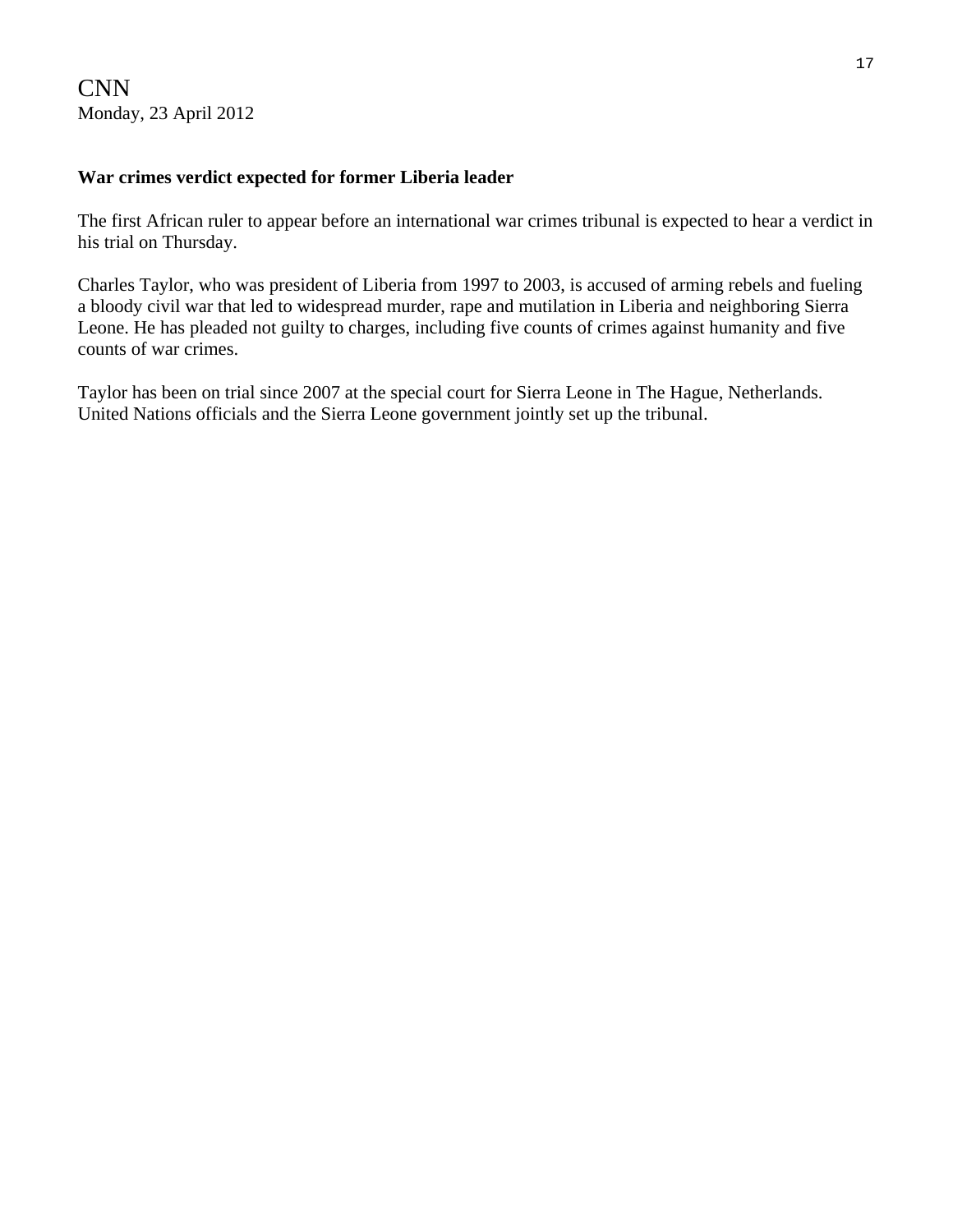Irish Times Saturday, 21 April 2012

#### **Next week you need to know about . . . the trial of Charles Taylor**



SEVEN DAYS: While Uganda's Joseph Kony is generating all the African-warlord headlines these days, the protracted trial of the former president of Liberia Charles Taylor (pictured) for war crimes is due to close with a judgment to be announced next Thursday.

The Special Court for Sierra Leone (SCSL) was set up under the auspices of the UN in 2002 to prosecute those most responsible for the brutal violence suffered in the west African country during its bloody conflict. Taylor was indicted in 2003, when he was still president, for crimes including murder, rape, sexual slavery and recruiting child soldiers, and he was captured in Nigeria in 2006. The trial wasn't related to crimes he committed while leading the rebel group that unseated his predecessor.

The three-year trial has been held at The Hague in the Netherlands, and generated most publicity back in August 2010 when Naomi Campbell testified about receiving uncut diamonds from Taylor at a party in Nelson Mandela's house in 1997. At the time of the party, Taylor was accredited by the UN as a peacemaker; the prosecution alleges he used this position to influence the conflict for his own ends.

It has been 13 months since the final testimony and speeches, and if Taylor is convicted he faces a lengthy prison sentence, most likely in the UK.

Davin O'Dwyer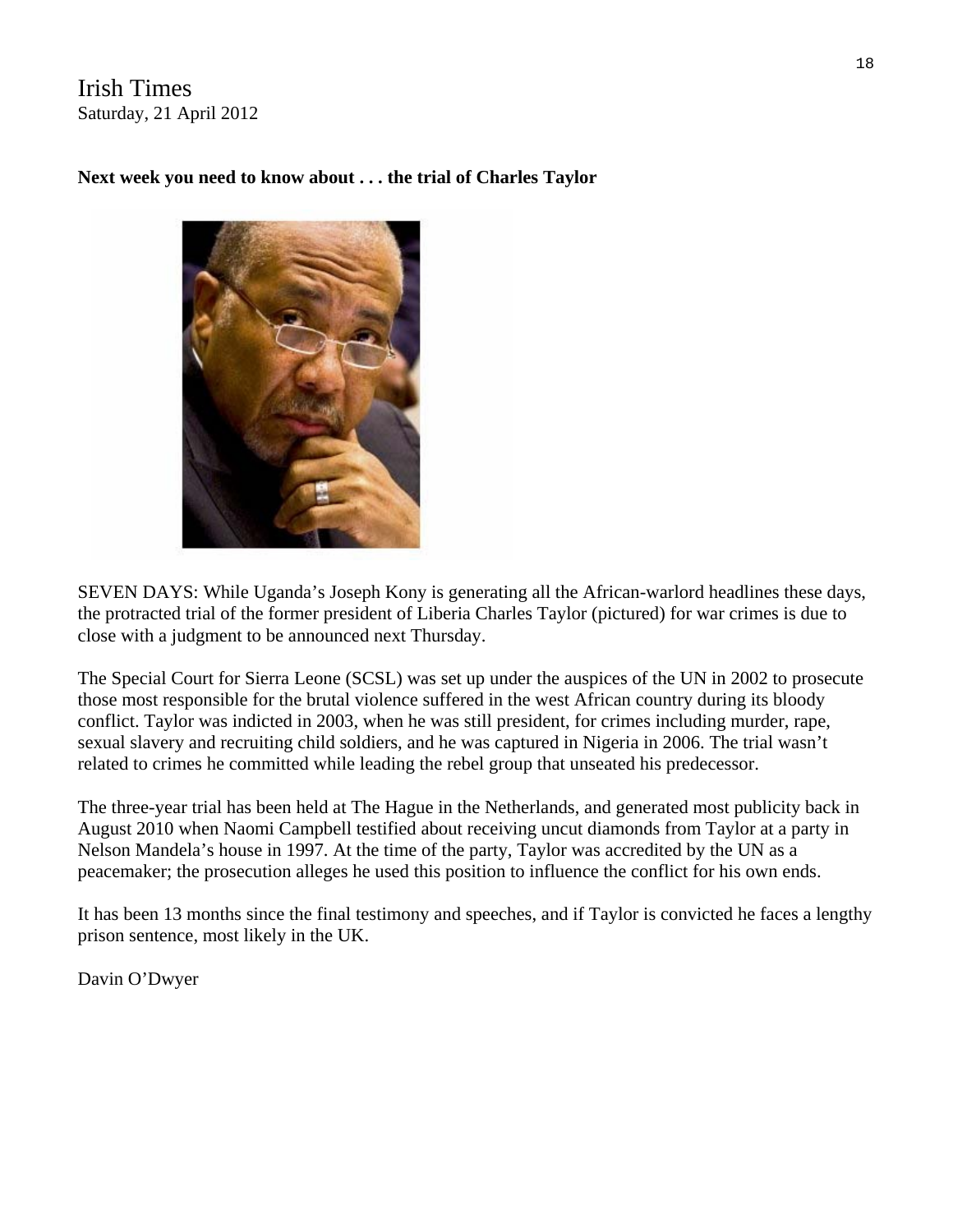### Swit Salone

Friday, April 20, 2012 http://www.switsalone.com/15427\_sierra-leone-ex-child-soldier-wants-guilty-verdict-in-taylors-trial/

## **Sierra Leone ex-child soldier wants guilty verdict in Taylor trial**

Mustapha Dumbuya



Ishmeal Beah, UN Goodwill Ambassador and Author

As Sierra Leone and the rest of the world anxiously await the April 26 verdict of Charles Taylor's trial in The Hague, former child soldier and now UNICEF goodwill ambassador Ishmael Beah says a guilty verdict would be a great victory for peace and stability in West Africa. But Beah also adds that the true threat to peace is high youth unemployment.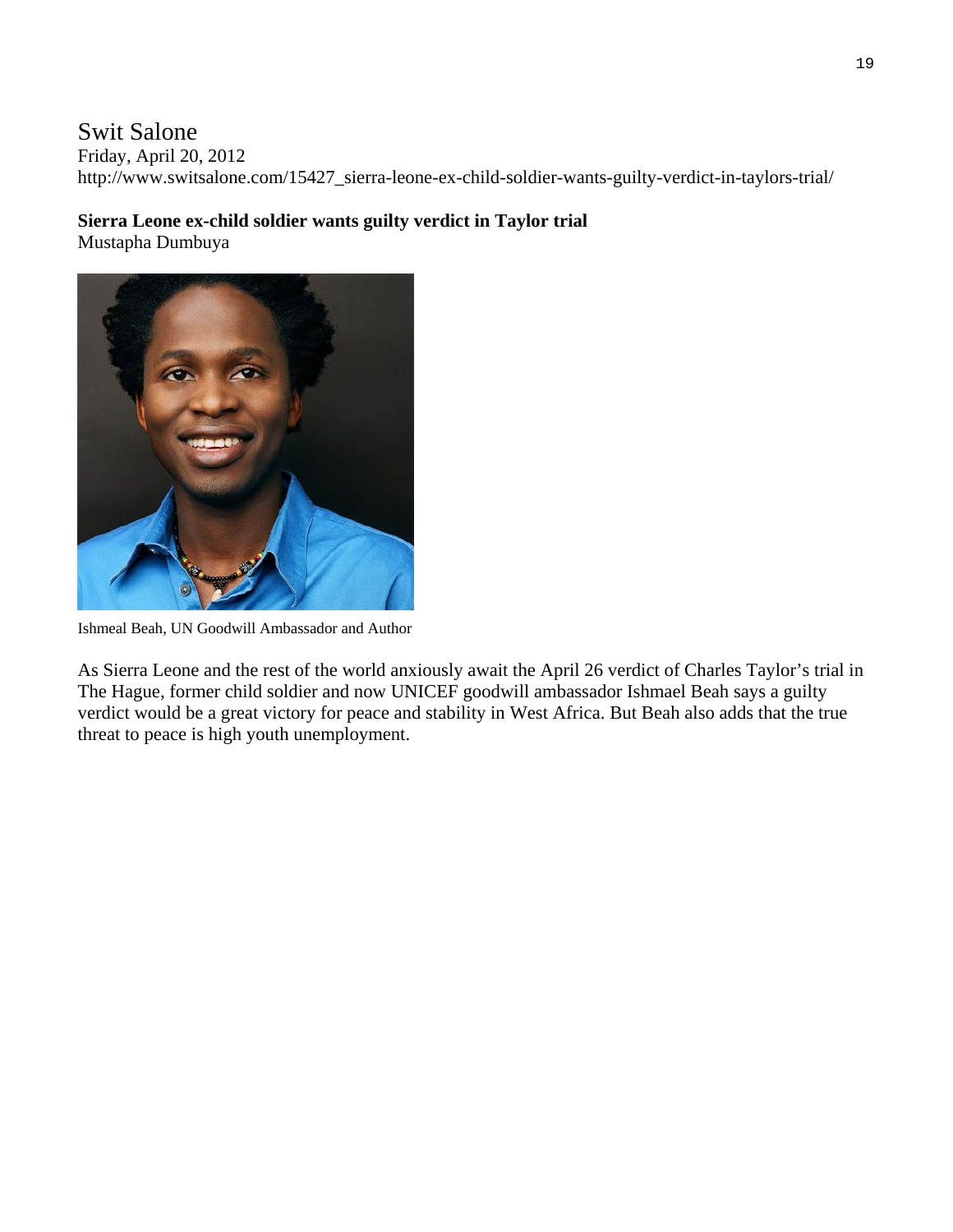

**Beah speaking at Fouray Bay College** 

 "It will be a big blow to everyone in Sierra Leone and the rest of West Africa, if Charles Taylor is acquitted in the Hague," said Beah, author of the book *A Long Way Gone; Memoirs of a Boy Soldier*, at a public lecture at Fourah Bay College, University of Sierra Leone.

"I was opposed to the idea of trying Taylor outside of West Africa," he said.

"I would have wanted to see it done in here because trying Taylor in The Hague is like a dissociative justice, it is too far away from the people affected."

Beah added that most people are unaware of the ongoing trial. To have tried Taylor in West Africa would have given the true victims the opportunity to see justice served and it would have also served as a precedent to those people who want to use war as a means to gain power.

As one of West Africa's strongmen, it would have been a good to have found Taylor guilty within the sub region to have sent a message to all other powerful men who commit atrocities against their people – including recruiting child soldiers – and go with impunity.

Beah says that as much as he feels Taylor is responsible for the atrocities committed in the Sierra Leone's war, he also puts the blame on the then political structure of the country.

"If I had to give blame for why the war started in Sierra Leone, I will put it on the poor political structure at the time". He continued that people who were in the country that experienced the war and find themselves now in authority or governance should learn from the mistakes of the past and work hard not to repeat the ugly things that provoked the war.

He says the RUF, West Side Boys among others were all a by product of a rotten political system in the country and that gave rise to massive corruption. Beah said the war began in Sierra Leone largely because there were already so many disgruntled youth in the country to be co-opted. He says he hopes the government and other stakeholders will take care of the youth by meaningfully engaging them so as to divert their minds from trouble.